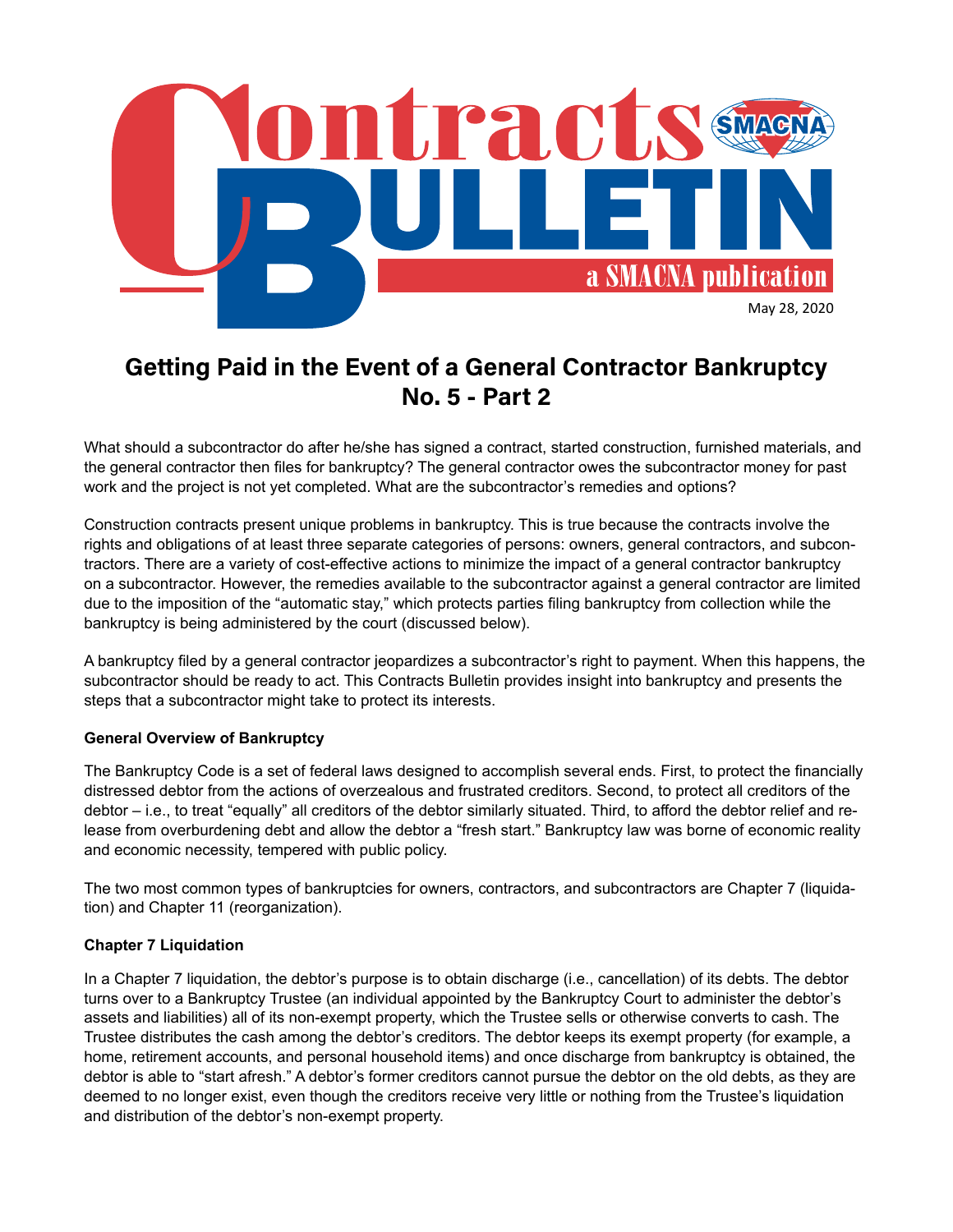The Bankruptcy Trustee liquidates assets to pay creditors according to the rules set forth in the Bankruptcy Code. Creditors are paid (to the extent of available assets) in the following order: (1) secured creditors (those with legal rights in a particular asset) receive their collateral or the proceeds from the sale of their collateral; (2) administrative expenses (amounts owed to court-approved professionals and others who provided services after the bankruptcy was filed) receive payment; (3) other priority claims (i.e., employees' wages and employee benefits, taxes) are paid; and (4) general unsecured creditors (subcontractors, suppliers, and others who performed services or provided goods prior to the bankruptcy but were not paid, personal injury claimants, and credit card companies) are paid.

### **Chapter 11 Reorganization**

In a Chapter 11 reorganization, the debtor's business continues to operate. Upon filing a bankruptcy petition, the debtor becomes a "debtor-in-possession" (DIP), because it remains in possession of its assets and business. The debtor tries to pay the creditors at least a portion of the debts owed over a period of time. A written plan for the retirement of the debts is required to be filed and approved by a vote of the creditors or the Bankruptcy Court. Once a repayment plan is confirmed, it supersedes all prior contracts, becoming a new contract between the DIP and its creditors. The DIP usually makes payment from earned income and/or from the liquidation of its assets. Chapter 11 reorganization gives a debtor "breathing space" so it can reorganize its financial affairs and, hopefully, return to viability and profitability. Creditors tend to fair better when the debtor is in a Chapter 11 rather than in a Chapter 7 bankruptcy because the debtor wants to continue doing business with its creditors. However, a Chapter 11 reorganization plan is rarely completed because often times the business simply cannot sustain itself. If a Chapter 11 fails, the bankruptcy is generally "converted to a Chapter 7" and follows the liquidation procedure discussed above.

#### **Commencement of Bankruptcy**

A bankruptcy is started by filing a petition. The petition can either be filed voluntarily by the debtor or involuntarily by creditors that meet certain requirements. The filing of a bankruptcy petition automatically "stays" (restrains) further collection efforts or lien enforcement by creditors and "breathing space" is afforded to the debtor. The automatic "stay" bars commencement or continuation of any proceeding against the debtor and prohibits any actions to obtain possession of property of the debtor's estate (the estate is comprised of "all legal or equitable interests of the debtor in property" at the time of filing). The automatic "stay" also prevents perfection or enforcement of liens against the property of the debtor.

A bankruptcy petition filed by a general contractor will undoubtedly prevent the subcontractor from suing the general contractor to recover unpaid amounts. The subcontractor cannot demand payment for pre-bankruptcy services, file a lawsuit, or enforce a judgment once a bankruptcy has been filed. However, the automatic stay does not stop or prevent a creditor (such as a subcontractor) from pursuing other parties who are not in bankruptcy. Thus, a subcontractor can take steps to collect against any parties who have guaranteed the general contractor's (debtor's) debt. For example, when a project is bonded, a subcontractor that is owed money by a bonded general contractor can seek payment from a surety bond issued by a third party to guarantee the general contractor's performance of its contract because the bond is for the benefit of third party beneficiaries of the bond. Likewise, any guarantors of the debtor's debt, who have not filed bankruptcy, can also be pursued by creditors.

#### **Having to Give Money Back to the Debtor**

The Bankruptcy Code permits a Trustee (and a Chapter 11 DIP) to recover certain payments or transfers made by the debtor to creditors. When payments or transfers are recovered, the property belongs to the debtor's bankruptcy estate. The two most common examples of these payments are preferential transfers and unauthorized post-petition transfers.

A preferential transfer is a pre-bankruptcy transaction, occurring on the "eve of bankruptcy" that results in more favorable treatment of a creditor over other similar creditors. Bankruptcy law and policy requires equal treatment of similarly situated creditors, so the Trustee is authorized to avoid certain "preferential transfers." In practical terms, a "preferential transfer" is a payment on an outstanding debt made to a creditor (e.g., a subcontractor) by the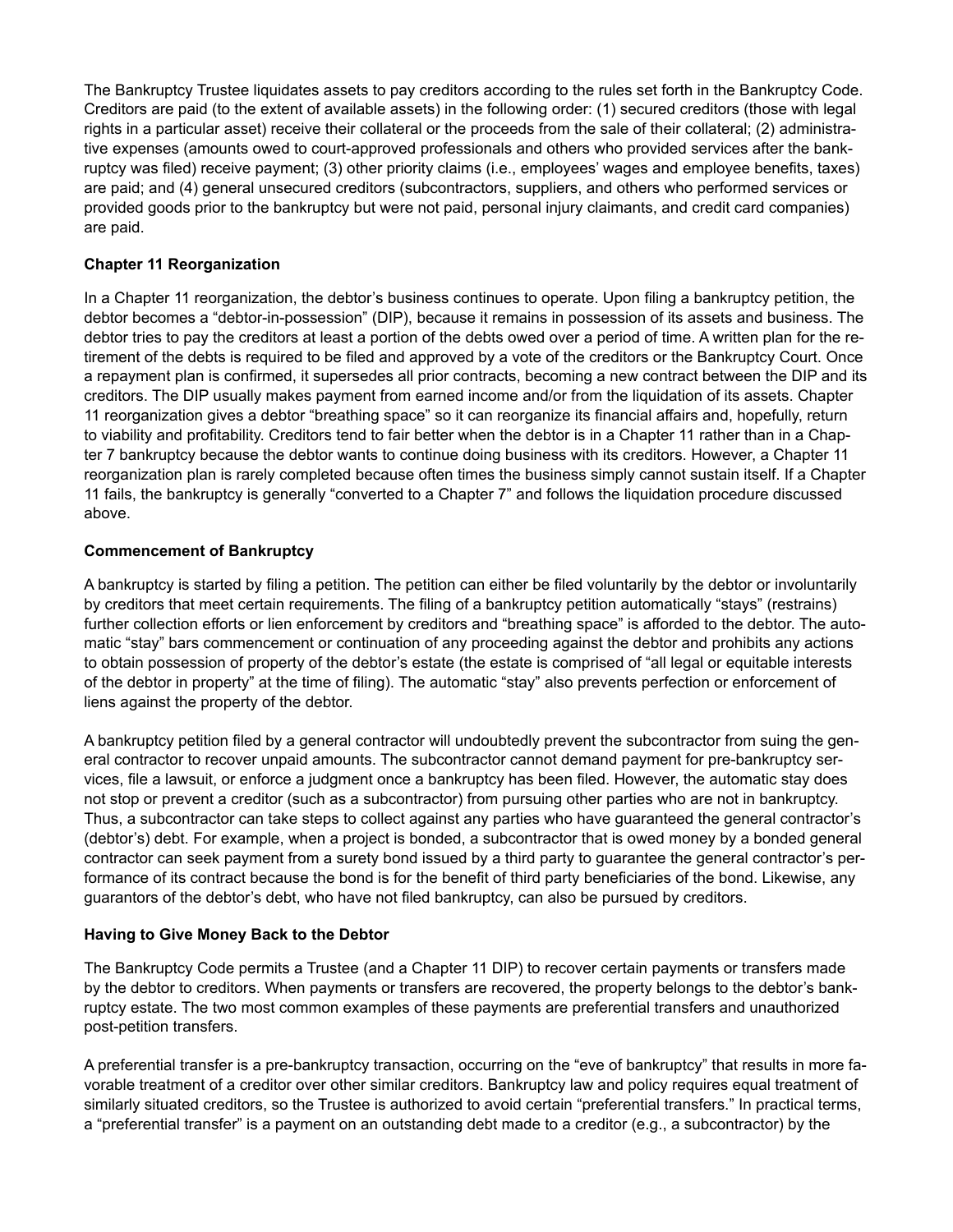debtor (e.g., the general contractor) outside the ordinary course of business and within 90 days of the filing of the bankruptcy allowing the creditor to receive more than other similarly situated creditors were able to receive. For example, the general contractor normally pays on the first of the month and always keeps a ten percent retainage. Then, after not having kept current with its payment obligations and right before filing bankruptcy, the general contractor makes a "catch-up" payment to the subcontractor. The Bankruptcy Code allows a Trustee to recover this "preferential" payment.

An unauthorized post-petition transfer is a transfer made by a debtor after the debtor's bankruptcy filing that is not authorized by the Bankruptcy Code. The Bankruptcy Code allows a Trustee to invalidate and recover such a transfer. In order to recover the invalidated or avoidable transfer, a Trustee must file a lawsuit, called an "adversary proceeding," in the bankruptcy court within a specified time (usually two years after the Trustee is appointed). Additionally, (as discussed in detail below under "Use of Joint Payee Checks") when dealing with a construction contract, one way to possibly avoid a demand for payment from a Trustee is to require joint checks.

## **Subcontractors' Remedies**

A bankruptcy filed by a general contractor creates numerous problems, many of which are highly technical in nature. Fortunately, subcontractors may not be without a remedy when a bankruptcy is filed.

#### **Mechanic's and Materialmen's Lien**

A mechanic's lien can be a very useful tool in the event that a general contractor files for bankruptcy. Owners and the subcontractors who hold mechanic's liens are the individuals most entitled to the full satisfaction of their claims.

Although statutes vary greatly from state to state, all states grant contractors, subcontractors, suppliers, and others the right to have their unpaid bills satisfied out of the real property that was improved by their labor or materials. A mechanic's or materialmen's lien can be very valuable to a subcontractor or supplier because the "automatic stay" will not bar the subcontractor from suing a non-debtor third party (e.g., an owner of property whose property was improved as a result of the subcontractor's work) to enforce its lien rights. Mechanic's lien laws are very technical and lien rights can be lost if the subcontractor or supplier does not comply precisely with the mechanic's lien statutes. For example, creation and perfection of a mechanic's lien almost always require the public filing or recording of some notice of the lien claim within a fixed period of time following completion of the work or provision of the materials. Additionally, it is also often necessary to personally serve the property owner and sometimes the general contractor and other parties with a notice of the lien and demand for payment.

#### **Other Approaches to Receive Payment**

Another way for a subcontractor to protect its payment rights, in the event that the general contractor files for bankruptcy, is establishing an interest in contract proceeds due from an owner. The subcontractor may claim that the funds due to the debtor-general contractor never became property of the bankruptcy estate because payment was due direct to the subcontractor. This contention will generally be based on one or more of the following theories.

#### **Trust Funds' Statutes**

If the contract between the subcontractor and the general contractor is governed by the law of a state that provides for a statutory trust, then the subcontractor will likely be able to recover payment immediately from the general contractor, despite the pending bankruptcy. Statutory trusts (also known as a builders' trust fund or construction trust fund for the benefit of owners, subcontractors, materialmen, and laborers) are created by state law and several states have enacted statutes providing for the creation of such trusts. The basic concept of construction trust fund statutes is that construction contract proceeds owed or paid to a general contractor and intended to cover a subcontractor or supplier's work are deemed to be held in trust for the benefit of the subcontractor or supplier. However, some state funds have limits on the amount that may be recovered from a state fund.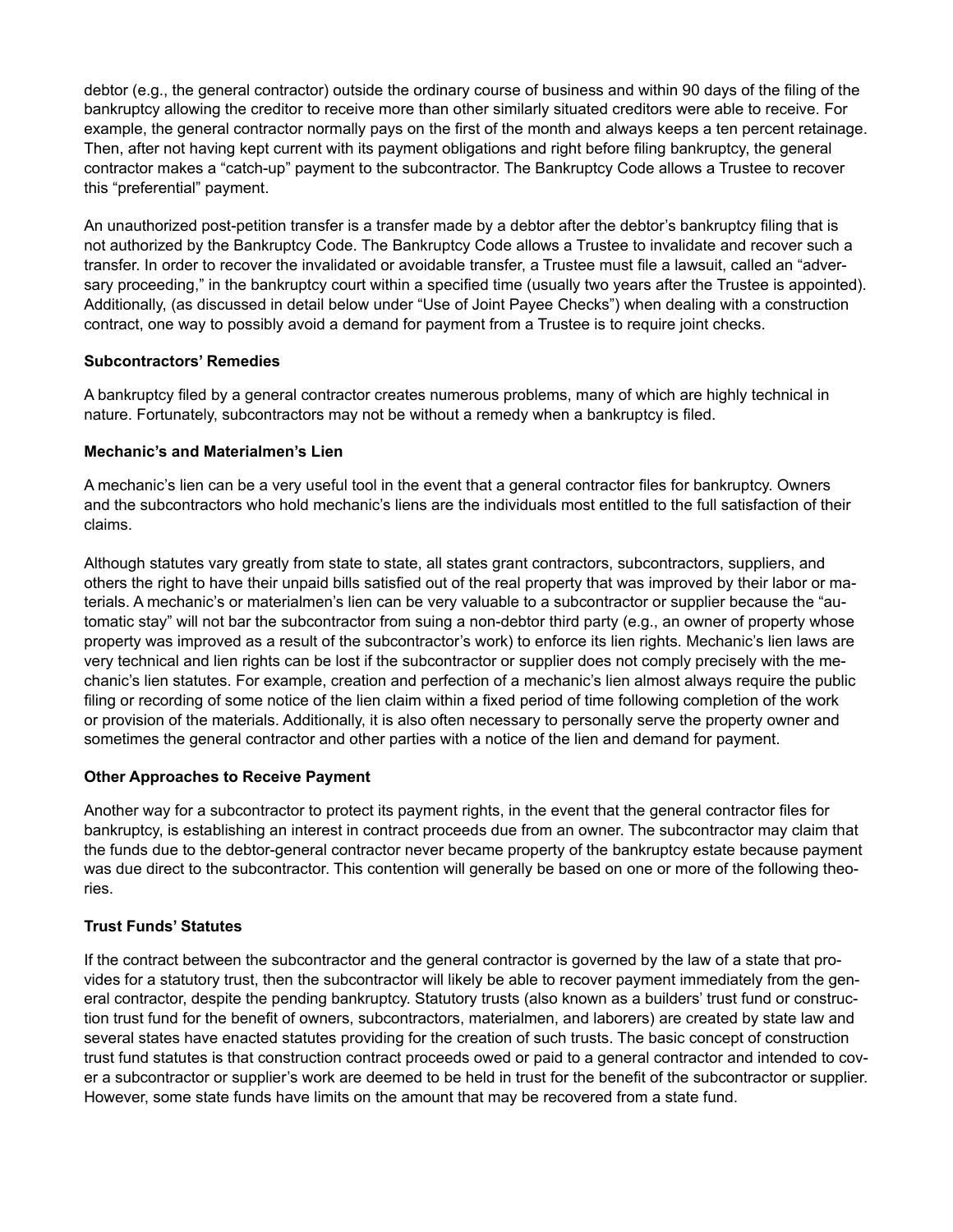## **Express Trusts**

Even if a subcontractor is not in a state that has enacted a construction trust fund statute, it may be able to recover payment immediately from the general contractor in bankruptcy if the subcontractor negotiated an express trust in its contract with the general contractor. The parties contractually create a "trust fund" to ensure that the subcontractor receives payment in the event the general contractor fails to pay its debts to the subcontractor. In such event, the proceeds in the "trust fund" are not part of the debtor/general contractor's bankruptcy estate. For an express trust to arise, generally the trust must possess the following general characteristics: (1) explicit declaration of trust; (2) clearly defined trust property; and (3) an intent to create a trust. See, e.g., In re Jacobs, 448 B.R. 453, 477 (Bankr. N.D. Ill. 2011); In re Englund, 20 B.R. 957, 961 (Bankr. E.D. Mich. 1982). Some jurisdictions also require that the express trust be evidenced by a written agreement or technical instrument and/or that the express trust have identifiable beneficiaries and trustees.

However, courts are divided over whether a subcontractor can successfully use an express trust to lay claim to funds owed to him by a general contractor. Thus, the subcontractor must carefully examine the treatment of such trusts in its applicable state.

## **Constructive Trusts**

A subcontractor may also attempt to recover payment from the general contractor in bankruptcy, ahead of other creditors, by use of a constructive trust. A subcontractor may petition the court to recognize an equitable lien and impose a constructive trust on such funds for the benefit of unpaid laborers and materialmen. A bankruptcy court will generally impose a constructive trust for the benefit of a subcontractor in two circumstances: (1) to avoid unjust enrichment of one party at the expense of another party, which provides labor and supplies for a construction project, and (2) to compel restitution of property that in equity and good conscience does not belong to a party. First Commercial Corp. v. First Nat. Bancorporation, Inc., 572 F.Supp. 1430, 1435 (D.Colo. 1983); In re Foos, 183 B.R. 149, 158 (Bankr. N.D.Ill. 1995). However, it must be noted that this technique has been met with relatively little success.

## **Use of Joint Payee Checks**

In some instances, a subcontractor may arrange to have the contractor's customer (ordinarily the owner for whom the work is performed) make payment with a joint payee check. As discussed above, if the contractor files bankruptcy within ninety days of endorsing the check over to the subcontractor, an issue arises over whether the transfer of funds is recoverable by the Trustee or DIP as a preferential transfer. The issue is whether this is a payment made to the subcontractor by the owner or to the debtor (the general contractor) and, thus, part of the bankruptcy estate. Most courts rule that joint check payments, which include the subcontractor, are not payments permitting recovery of the check by the Bankruptcy Trustee, because the payment was "earmarked" (intended for) the subcontractor and not the debtor. Therefore, the payment does not include any of the general contractor's property and cannot constitute a transfer that can be avoided.

## **Bonds**

Payment bonds serve the same basic purpose as mechanic's lien statutes; namely, to provide protection for subcontractors against the deficiencies and insolvency of the general contractor. On a private project, a payment bond will ordinarily be provided by the general contractor for the benefit of the property owner. However, most courts have had little conceptual difficulty in allowing subcontractors to enforce the bond directly against the surety company under a third-party beneficiary theory. Thus a subcontractor can use a surety bond to get paid even if the general contractor files bankruptcy.

## **Restitution Claim**

Many jurisdictions have statutes, which permit criminal and civil actions against general contractors who fail to forward payments from owners to pay subcontractors. See, e.g., Minn. Stat. § 514.02. In these situations, subcontractors are sometimes able to have general contractors prosecuted in a criminal action. Criminal restitution can be awarded to a harmed party such as a subcontractor. Awards of criminal restitution are non-dischargeable